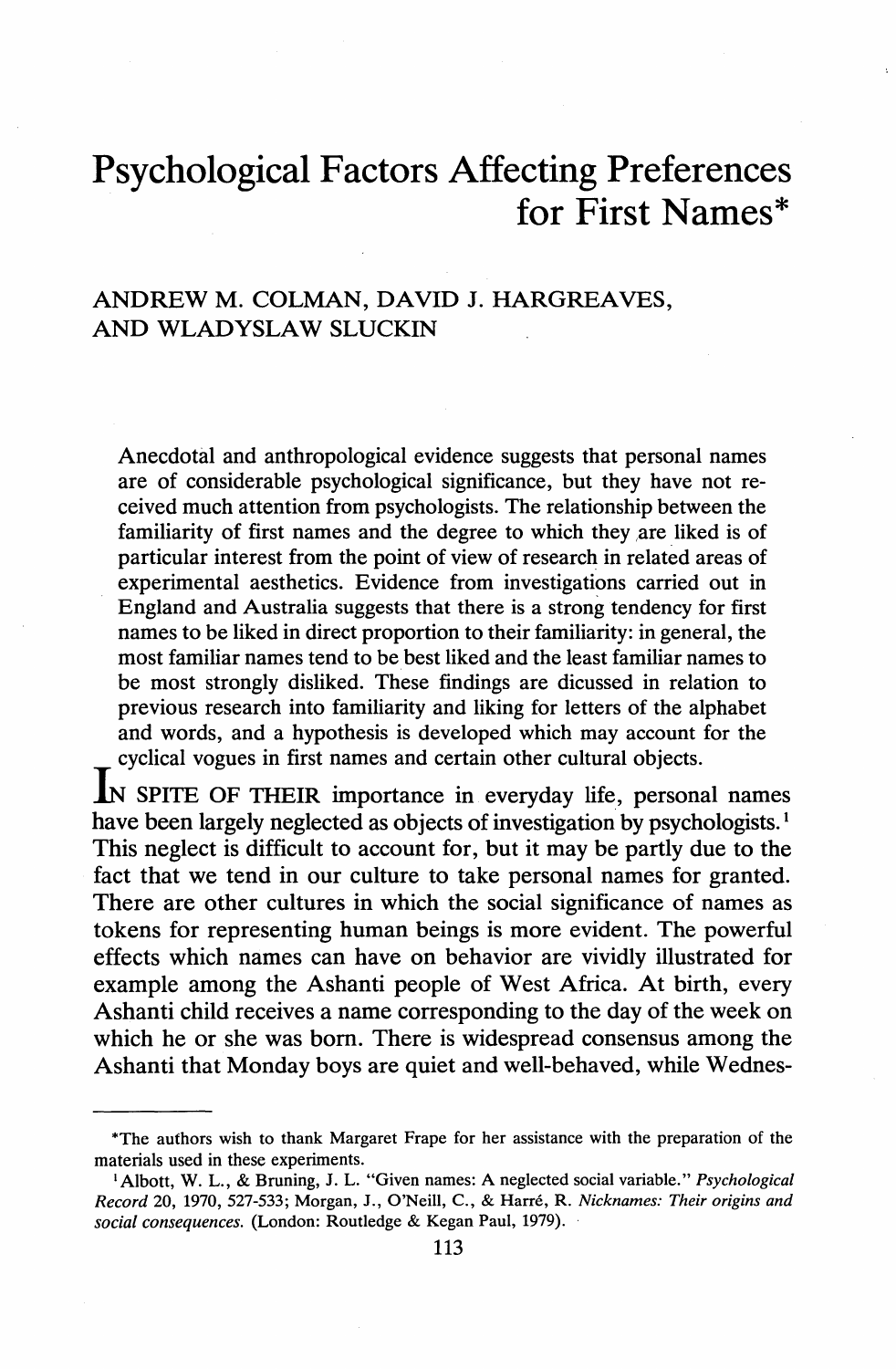day boys are supposed to be quick-tempered and aggressive. A study by Jahoda<sup>2</sup> showed that the proportion of Monday boys who were delinquent was indeed significantly smaller than chance, and that Wednesday boys were more frequently guilty of offences against the person than others. These findings suggest a tendency for Ashanti boys to "live up to their names".

Another striking example of the psychological importance of names. is found among the Pondo tribesmen of Southern Africa. The patriarchal structure of the Pondo kinship system is reflected in a set of taboos governing name avoidance by married women. A Pondo bride is forbidden to utter the names of her husband's elder brothers, her father-in-law and his brothers, or her husband's paternal grandfather, whether they are living or dead. She is not even permitted in day-today speech to use words whose principal syllable rhymes with any of these names. She is also forbidden to use the personal names of her husband's mother, paternal aunts, and elder sisters, but she need not avoid words which rhyme with them.<sup>3</sup>

Taboos related to name avoidance are part of Western industrial culture as well—status factors often prescribe whether or not we may call people by their first names, for example-but on the whole the social significance of personal names is not as strikingly reflected in our culture as it is in many others. Such evidence as there is, however, suggests that even in our own culture a great deal of psychological significance may attach to personal names. The psychological significance of first names is, for example, evident in the strongly held likes and dislikes found in this area.

An individual's aesthetic reactions to particular names are no doubt influenced by numerous aspects of his or her personal experience in relation to real or fictional people bearing these names, but reasons exist for believing that there are also more general principles involved in the determination of aesthetic preferences in this area. One clue is given by the distribution of first names at a given historical time: in any one year 125 different girls' names and 100 boys' names would easily account for 80 per cent of the children named in the United States, Canada, Australia, or England.<sup>4</sup> A second indication of the nonrandomness of people's aesthetic reactions in this matter is the way in

<sup>2</sup>Jahoda, G. "A note on Ashanti names and their relationship to personality." *British Journal of Psychology* 45, 1954, 192-195.

<sup>3</sup>Hunter, M. *Reaction to conquest.* (London: Oxford University Press, 1961), p. 38.

<sup>4</sup>Dunkling, L. A. *First names first.* (London: Dent, 1977), p. 17.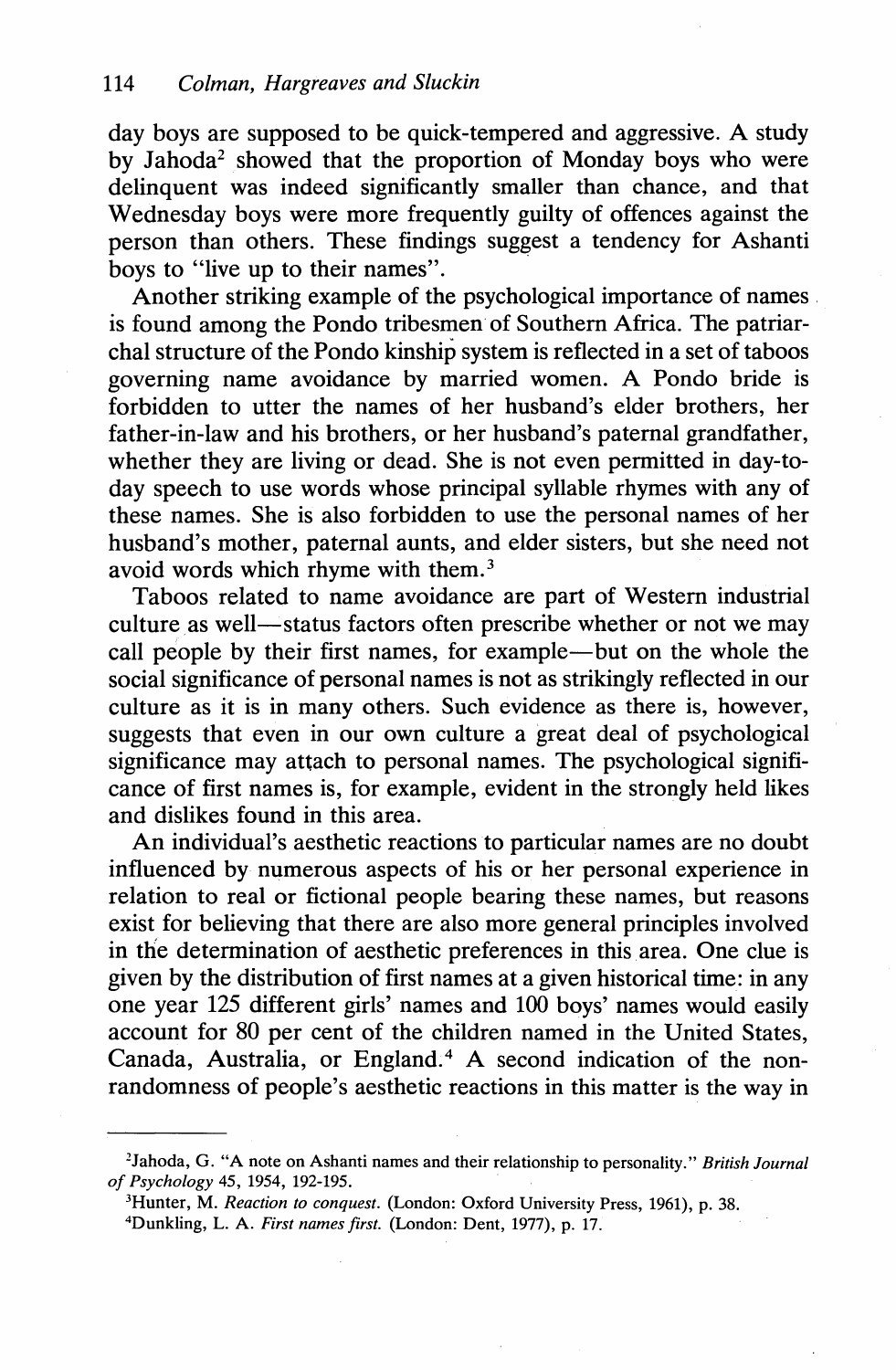which some first names go through well-demarcated cyclical vogues.<sup>5</sup> The girl's name, *Susan,* will serve as a typical example. This name occurred 63 times per 10,000 girls' names in the *Index of Births for England and Wales* in 1850. In 1875, it occurred 15 times per 10,000. In 1900 the frequency was 19; by 1925 it had dropped to 8. The name then then gained rapidly in popularity, and by 1950 the frequency was 654, but a gradual decline set in once again: the frequencies for the years 1960, 1970, and 1975 were 446, 102, and 86 respectively.6

One important factor which may in implicated in the determination of people's aesthetic reactions to first names, and one which may incidentally help to account for the apparently cyclical manner in which they often come into and go out of fashion, is the familiarity of the name. It may be the case, for example, that (other things being equal) people tend to like names in direct proportion to their familiarity with them. Such a suggestion does not imply that idiosyncratic factors are not of very great important in explaining a given individual's preference for certain names; but it leads to the prediction that if a sufficiently large group of individual preferences are averaged, a positive relationship will be found between familiarity and liking. The hypothesis that a positive function exists between familiarity and liking for widely differing classes of stimuli has received a great deal of empirical support from various investigators<sup>7</sup> ever since Zajonc<sup>8</sup> suggested that "mere exposure" is sufficient to increase an individual's liking for a stimulus.

It cannot be taken for granted, however, that a simple Zajonc-type "mere exposure" effect necessarily holds in the case of first names. In the first place, such a hypothesis suffers from the defect that it cannot sufficiently account for the cyclical vogues in names which have been mentioned above. Well-liked first names tend to become more familiar because they are frequently chosen by parents; the "mere exposure" hypothesis fails to explain how this increased familiarity is often associated with a decline in popularity. A different hypothesis regarding the familiarity-liking relationship for names could go a long way towards explaining these phenomena, as will be shown, but the

SSeeman, M.V. "Psycho-cultural aspects of naming children." *Canadian Psychiatric Association Journal* 17, 1972, 149-151.

<sup>6</sup>Dunkling, p. 192.

<sup>7</sup>Harrison, A. A. "Mere exposure." In L. Berkowitz (Ed.), *Advances in Experimental Social Psychology.* (New York: Academic Press, 1977).

<sup>8</sup>Zajonc, R. B. "Attitudinal effects of mere exposure." *Journal of Personality* & *Social Psychology,* 9, *Monogr. Suppl.* 2, Pt. 2, 1968, 1-21.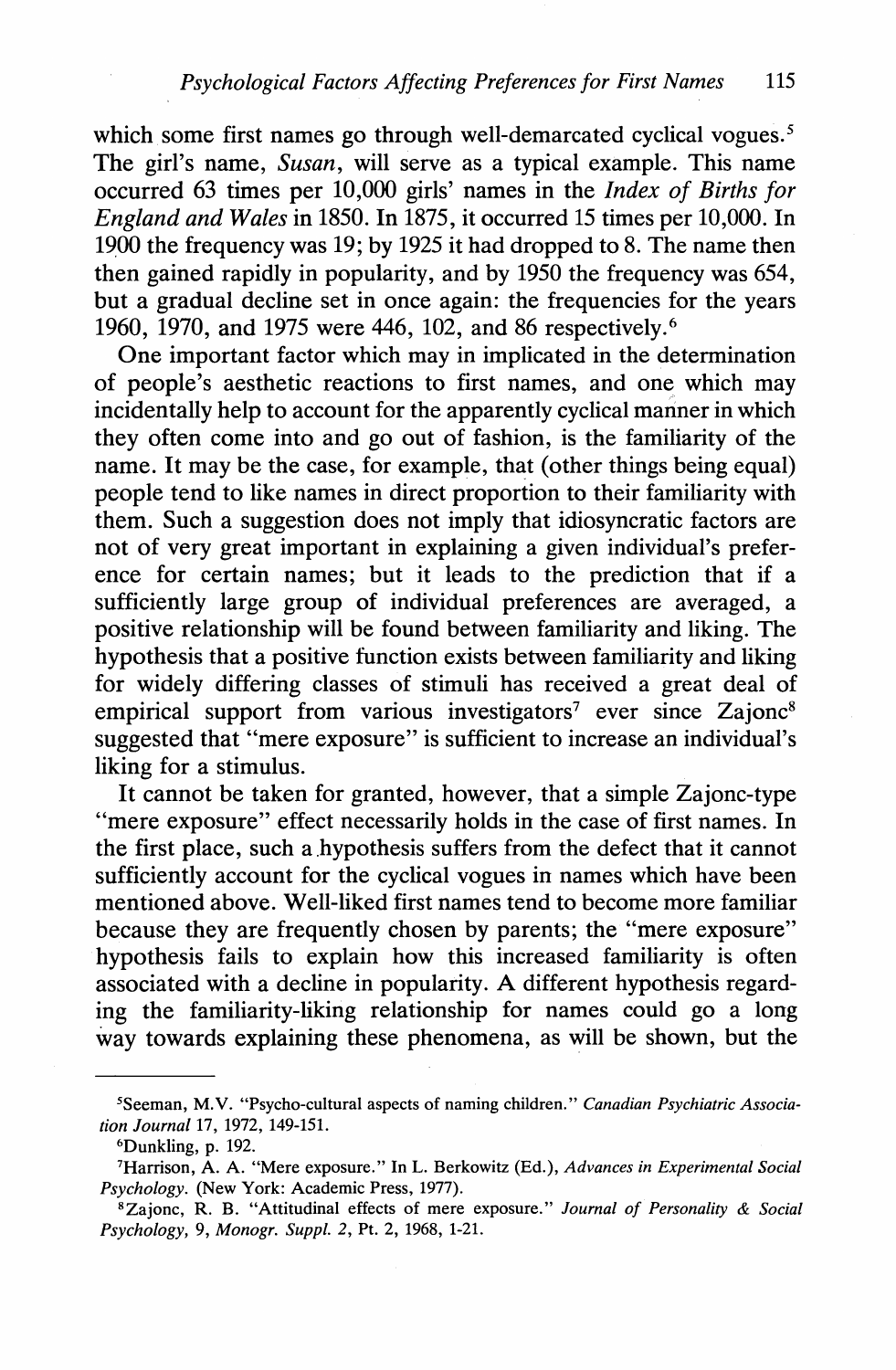question is ultimately an empirical one; and if the evidence turns out to support the hypothesis that familiarity always increases liking, the problems of cyclical fashions and the decline in popularity of certain very familiar names will simply remain to be explained in some other way. Secondly, there is now some persuasive empirical evidence for an inverted-U relationship between familiarity and liking for such things as letters of the alphabet and words.<sup>9</sup> In these cases, increased familiarity leads to increased liking only up to a point, beyond which further increases in familiarity are associated with a decline in liking: a graph showing the relationship between the two variables resembles an inverted U. The evidence suggests that one of the key factors may be the *range* of the novelty-familiarity continuum which is sampled: when a very wide range, from complete novelty to extremely high levels of familiarity is embraced, an inverted-U function seems to emerge. It may be that a sample of first names, properly chosen, may span the novelty-familiarity continuum sufficiently widely to replicate the above results. This would imply that when names are either very unfamiliar or very familiar they are not generally liked very much, but at some intermediate level of familiarity they achieve peak popularity.

Some names are bound, of course, to come into vogue or to fall more or less completely out of vogue for what may broadly be called cultural reasons unrelated to the processes described above. The name *Glenn,* for example, reached unprecedented heights of popularity in the United States following John Glenn's widely publicized space flight in 1962, and the name *Adolf*, once very popular in Germany, has virtually disappeared since the Second World War *(infra* n. 5), while the variants of *Mary* are perennially fashionable in Christian (especially Catholic) countries, and so on. Despite such "accidental" cultural factors, it may be possible to explain a large portion of the variance 'in people's preferences for names by means of an inverted-U familiarityliking function. It is, in any event, of some considerable interest to discover in what way familiarity is functionally related to first name preferences, if it is related at all.

<sup>9</sup>Colman, A. M.; Walley, M., & Sluckin, W. "Preferences for common words, uncommon words and non-words by children and young adults." *British Journal of Psychology* 66, 1975, 481-486; Sluckin, W., Colman, A. M., & Hargreaves, D. J. "Liking words as a function of the experienced frequency of their occurrence." *British Journal of Psychology* 71, 1980, 163-169; Sluckin, W., Miller, L. B., & Franklin, H. "The influence of stimulus familiarity/novelty on children's expressed preferences." *British Journal of Psychology* 64, 1973, 563-567.

<sup>&</sup>lt;sup>10</sup> Arthaud, R. L., Hohneck, A. N., Ramsey, C. H., & Pratt, K. G. "The relation of family name preferences to their frequency in the culture." *Journal of Social Psychology* 28, 1948, 19-37.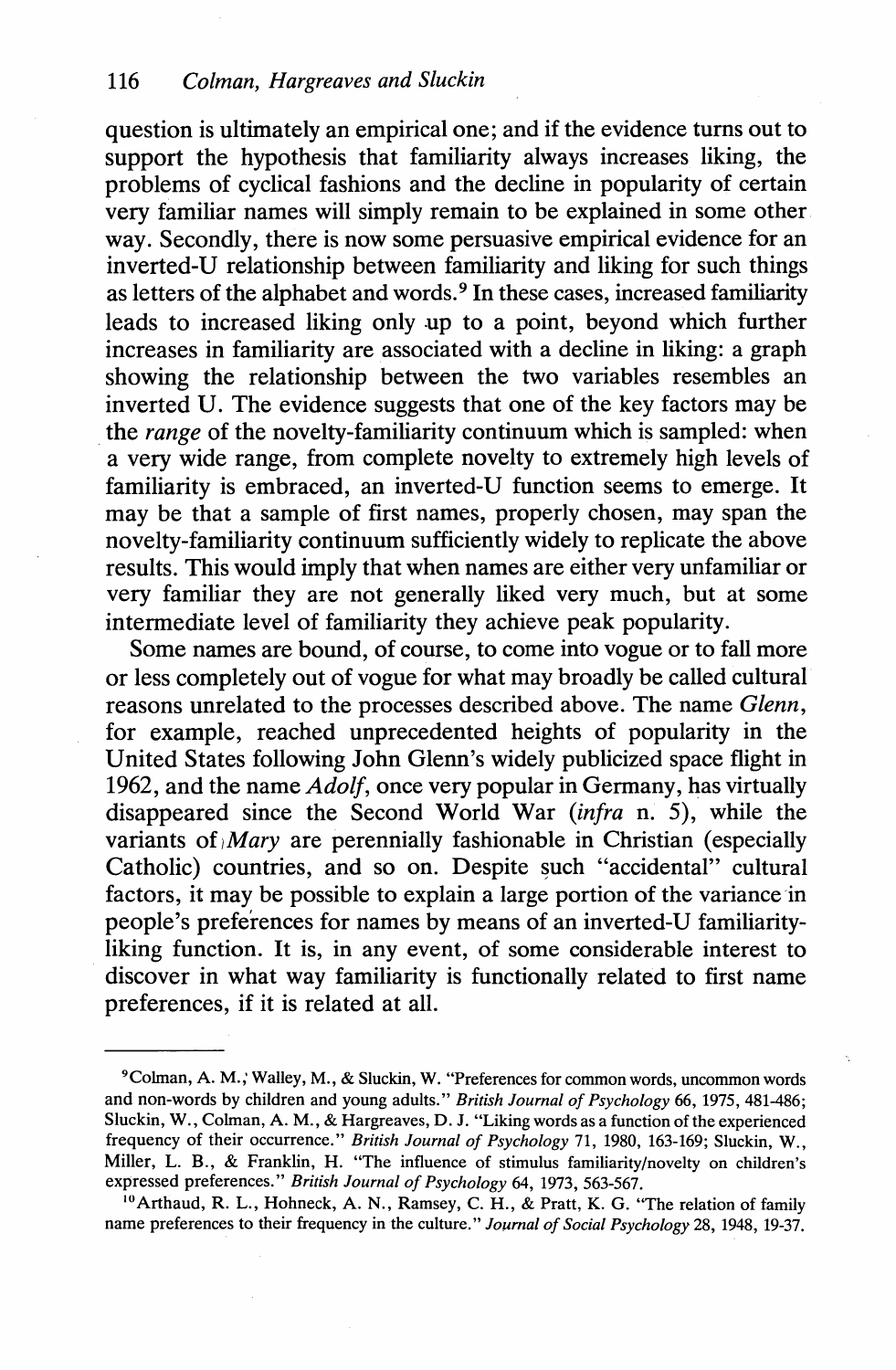A handful of empirical studies have centered on factors influencing preferences for names. Arthaud, Hohneck, Ramsey, and Pratt<sup>10</sup> questioned 201 American university students about their personal satisfaction or dissatisfaction with their own surnames. Subjects whose surnames were either extremely uncommon or extremely common in terms of objective frequency in the population turned out to be least satisfied, while those with surnames of intermediate frequency were most satisfied. More recently Lawson,<sup>11</sup> Buchanan & Bruning,<sup>12</sup> Bruning & Husa,<sup>13</sup> and Bruning & Albott<sup>14</sup> reported experimental evidence which shows that first names in the United States tend to be stereotyped. In one of Bruning & Albott's experiments, for example, a speaker was introduced to a group of students as either *Adam Williams* or *Myron Williams.* After he had delivered a short talk, the speaker was rated by the students on a number of semantic differential scales. *Adam Williams* was consistently rated as more active, masculine, dominating, competitive, cold, and responsible than *Myron Williams.* The studies in this area have revealed that stereotypes exist for both male and female first names, but the evidence points to more powerful stereotypes, as evidenced by greater agreement among raters, for male first names than for female first names. This may be partly due to the influence of the mass media: the names of well-known public figures, the majority of whom are men, may tend to become stereotyped according to the perceived characteristics of their possessors.

Although it centered on people's own surnames rather than their own or other people's first names, Arthaud *et al.'s (infra* n. 10) study suggests that there may be a curvilinear relationship between familiarity and liking, with names of intermediate familiarity being best liked. The evidence is however indirect since familiarity was not systematically varied in this study: people with rare and common surnames may differ in other ways from people with surnames of intermediate

II Lawson, E. D. "Semantic differential analysis of men's first names." *Journal of Psychology* 78, 1971, 229-240; "Men's first names, nicknames, and short names: A semantic differential analysis." *Names,* 21(1), 1973, 22-27; "Women's first names: A semantic differential analysis." *Names* 22, 1974, 52-58.

<sup>&</sup>lt;sup>12</sup> Buchanan, B. A., & Bruning, J. L. "Connotative meanings of first names and nicknames on three dimensions." *Journal of Social Psychology* 85, 1971, 143-144.

<sup>&</sup>lt;sup>13</sup> Bruning, J. L., & Husa, F. T. "Given names and stereotyping." *Developmental Psychology*, 7, 1972, 91.

<sup>14</sup>Bruning, J. L., & Albott, W. "Funny, you don't look Cecil." *Human Behavior, 1974,* reprinted in D. Krebs (Ed.), *Readings in social psychology: Contemporary perspectives.* (New York: Harper & Row, 1976).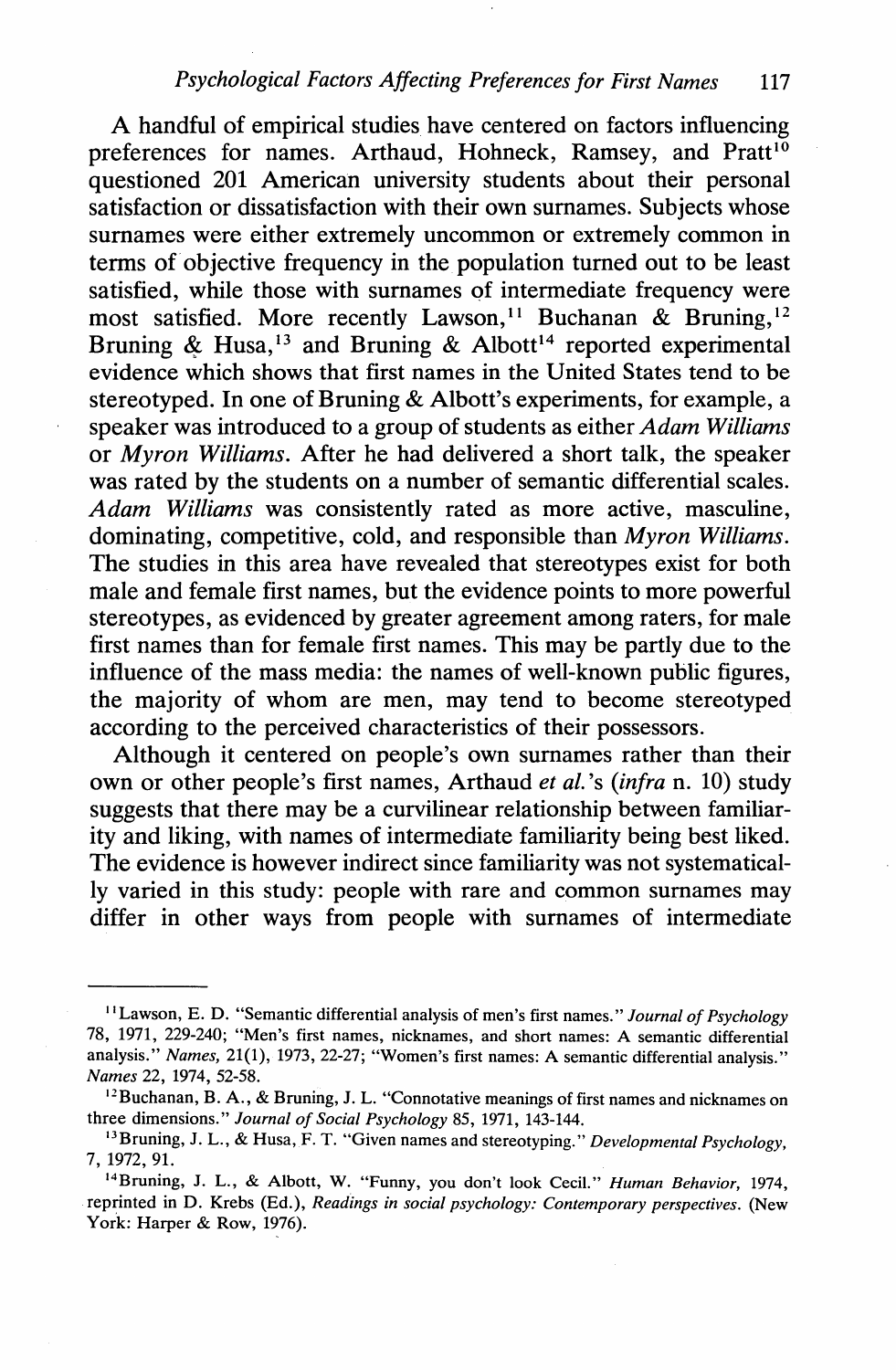frequency. The studies of Lawson *(infra* n. 11) and Bruning & Albott *(infra* n. 14) suggest that whatever the nature of the familiarity-liking relationship for first names, it may be more pronounced for male names than for female names. The evidence for this hypothesis is also indirect since these studies were not concerned directly with examining the effects of familiarity on liking. The two experiments reported below were designed to provide some direct evidence on the relationship between familiarity and liking for first names. These experiments set out to discover whether this underlying relationship was of the same type in two different cultural settings, namely England and Australia, even if the actual names were not equally familiar or equally popular in the two countries.

#### EXPERIMENTAL EVIDENCE

A direct investigation, of the relationship between familiarity and liking for first names in England and Australia was carried out by Colman, Hargreaves,  $\&$  Sluckin.<sup>15</sup> Technical details regarding the experimental design, the procedure, and the statistical treatment of the results are contained in the original research report. The present account centers on qualitative aspects of the findings and theoretical problems which they raise, and includes detailed information about specific names.

The essential features of the investigation were as follows. Samples of 100 male names and 100 female names were selected from the *Oxford Dictionary of English Christian Names*<sup>16</sup> by a quasi-random procedure. The dictionary was divided into 100 sections of equal length, and in each section the first male or female name encountered was selected. The most common form of each name was chosen. The final list of 100 male names, from *Abraham* to *William,* included such uncommon items as *Balthasar* and *Fulbert.* The female names, from *Adeline* to *Zoe,* included rare names like *Etheldred* and *Griselda.* A sample of 80 subjects in England, all students and staff at the

<sup>&</sup>lt;sup>15</sup>Colman, A. M., Hargreaves, D. J., & Sluckin, W. "Preferences for Christian names as a function of their experienced familiarity." *British Journal of Social Psychology* 20, 1981, 3-5.

<sup>16</sup>Withycombe, E. G. *The Oxford dictionary of English Christian names.* (3rd ed.) (Oxford: Oxford University Press, 1977).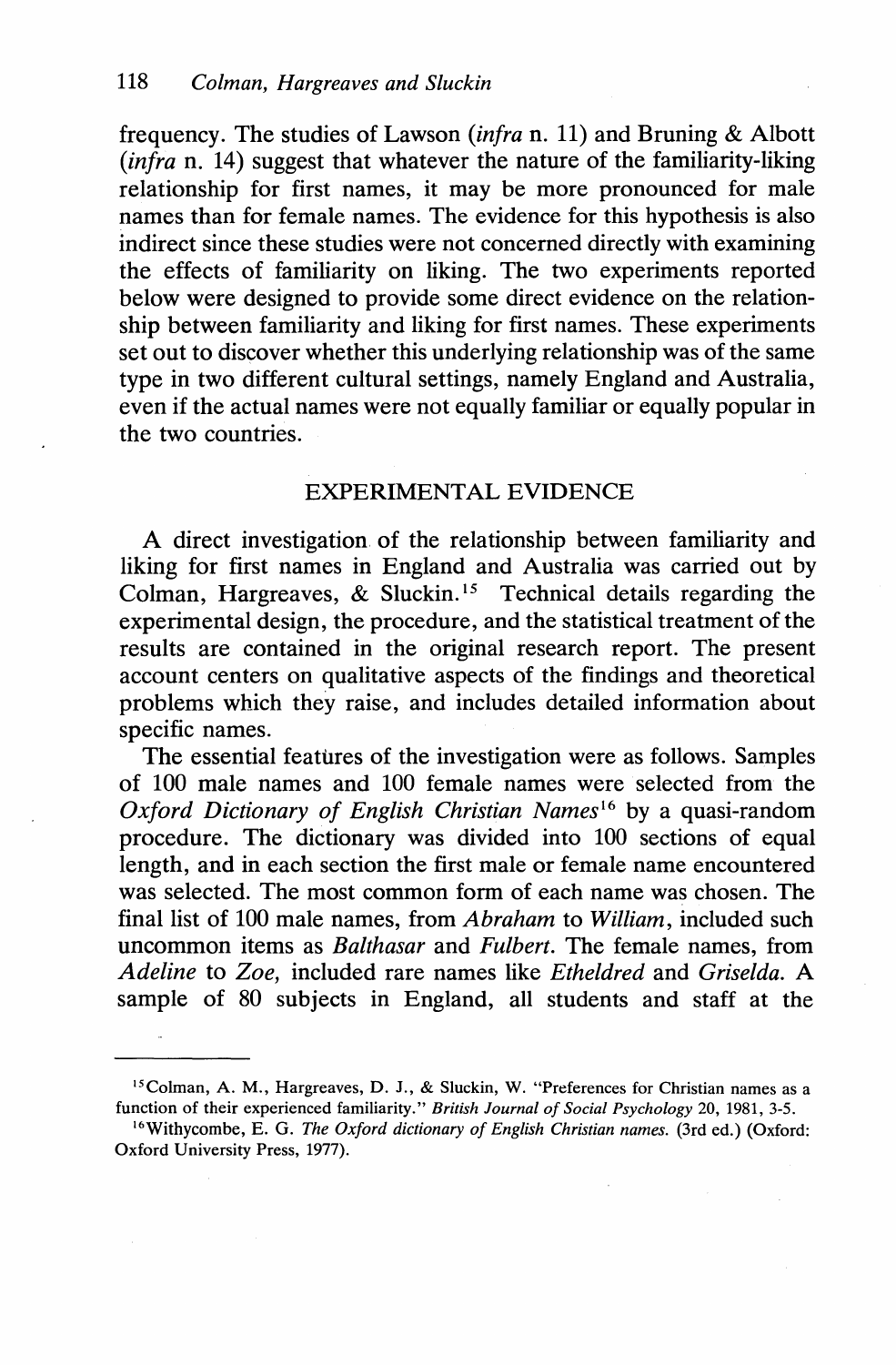University of Leicester and at local adult education classes, and 80 students and staff at the University of Melbourne, Australia, served as subjects. There were equal numbers of men and women in both samples. Each subject rated each of either the male or female names on a five-point scale, either from "very uncommon names in my experience" to "very common names in my experience", or from "names I dislike" to "names I like".

### *Results: English Sample*

Each subject's ratings of familiarity and favorability were scored from 0 to 4, with "very uncommon" and "dislike" corresponding to a score of 0 and "very common" and "like" scoring 4. The mean or average of the familiarity ratings of the male names was found to be 1.86 (S.D.  $= 1.09$ ), and the mean of the favorability ratings for male names was  $1.76$  (S.D. = .76). For female names, the mean of the familiarity ratings was 1.66 (S.D.  $= 1.07$ ) and the mean of the favorability ratings was  $1.70$  (S.D. = .74).

The five-male names which received the highest familiarity ratings and the five which were rated as most unfamiliar are given in Table 1 together with their respective mean favorability ratings. The most liked and the least liked male names are given in Table 2 together with their respective mean familiarity ratings. Table 3 lists the most and least familiar female names and their mean favorability ratings, and Table 4 gives the most and least liked female names and their mean familiarity ratings.

| <b>Most Familiar Names</b> |        |          | <b>Least Familiar Names</b> |        |                     |  |
|----------------------------|--------|----------|-----------------------------|--------|---------------------|--|
| Name                       | Fam. X | Fav. $X$ | Name                        | Fam. X | Fav. $\overline{X}$ |  |
| John                       | 3.75   | 2.95     | Constantine                 | 0.15   | 0.95                |  |
| David                      | 3.70   | 3.35     | <b>Balthasar</b>            | 0.25   | 0.50                |  |
| Peter                      | 3.70   | 3.40     | Fulbert                     | 0.25   | 0.55                |  |
| Richard                    | 3.70   | 3.35     | Gawain                      | 0.25   | 0.95                |  |
| Stephen                    | 3.60   | 2.85     | Lambert                     | 2.25   | 0.65                |  |

*Table* 1. Male Names: Most Familiar and Least Familiar Names in England and their Favorability Ratings.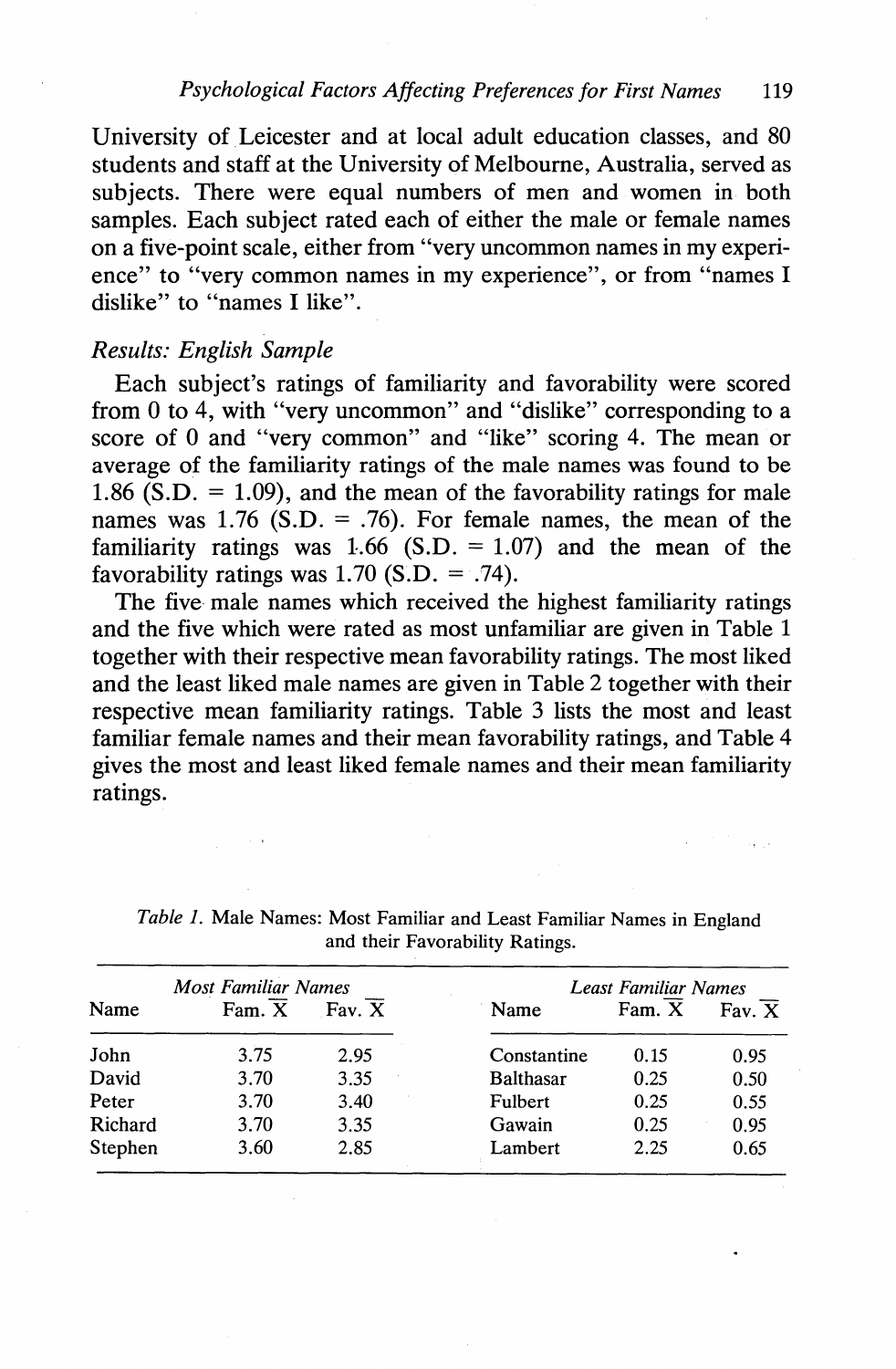| <b>Most Liked Names</b> |        |        |                      | <b>Least Liked Names</b> |                     |  |
|-------------------------|--------|--------|----------------------|--------------------------|---------------------|--|
| Name                    | Fav. X | Fam. X | Name                 | Fav. $X$                 | Fam. $\overline{X}$ |  |
| David                   | 3.50   | 3.70   | Oswald               | 0.45                     | 0.70                |  |
| Peter                   | 3.40   | 3.70   | <b>Balthasar</b>     | 0.50                     | 0.25                |  |
| Richard                 | 3.35   | 3.70   | Clarence             | 0.55                     | 1.00                |  |
| Andrew                  | 3.25   | 3.50   | Fulbert              | 0.55                     | 0.25                |  |
| $G$ raham <sup>a</sup>  | 2.95   | 3.20   | Eustace <sup>b</sup> | 0.60                     | 0.50                |  |

*Table* 2. Male Names: Most Liked and Least Liked Names in England and their Familiarity Ratings.

<sup>a</sup>John and Matthew tied with Graham (Fav.  $\overline{X} = 2.95$ ); their Fam.  $\overline{X}$  values were 3.75 and 2.75 respectively.

<sup>b</sup>Horace tied with Eustace (Fav.  $\overline{X} = 0.60$ , Fam.  $\overline{X} = 0.90$ ). In this and subsequent tables, whenever a tie for fifth place occurred, the names were chosen alphabetically for inclusion in the table.

*Table* 3. Female Names: Most Familiar and Least Familiar Names in England and their Favorability Ratings.

|          | <b>Most Familiar Names</b> |        |            | <b>Least Familiar Names</b> |        |  |
|----------|----------------------------|--------|------------|-----------------------------|--------|--|
| Name     | Fam. X                     | Fav. X | Name       | Fam. X                      | Fav. X |  |
| Anne     | 3.80                       | 2.90   | Etheldred  | 0.05                        | 0.35   |  |
| Jane     | 3.75                       | 2.80   | Anastasia  | 0.10                        | 1.55   |  |
| Caroline | 3.55                       | 2.60   | Griselda   | 0.10                        | 0.35   |  |
| Linda    | 3.50                       | 2.40   | Petronella | 0.10                        | 1.05   |  |
| Mary     | 3.50                       | 2.30   | Imogen     | 0.15                        | 1.45   |  |

*Table* 4. Female Names: Most Liked and Least Liked Names in England and their Familiarity Ratings.

|           | <b>Most Liked Names</b>           |        |                                  | <b>Least Liked Names</b> |        |  |
|-----------|-----------------------------------|--------|----------------------------------|--------------------------|--------|--|
| Name      | $\overline{Fav}$ . $\overline{X}$ | Fam. X | Name                             | Fav. $\overline{X}$      | Fam. X |  |
| Clare     | 3.30                              | 3.45   | Hilda                            | 0.25                     | 1.45   |  |
| Elizabeth | 3.10                              | 3.40   | Ethel                            | 0.30                     | 1.00   |  |
| Sarah     | 3.05                              | 3.30   | Gertrude                         | 0.30                     | 0.60   |  |
| Anne      | 2.90                              | 3.80   | Etheldred                        | 0.35                     | 0.05   |  |
| Alison    | 2.80                              | 3.20   | Eunice <sup><math>a</math></sup> | 0.35                     | 0.50   |  |

<sup>*a*</sup>Griselda (Fav.  $\overline{X} = 0.35$ , Fam.  $\overline{X} = 0.10$ ).

An examination of Tables 1 to 4 reveals a close relationship between familiarity and favorability for these selected names. In general, the most familiar names received high favorability ratings and the most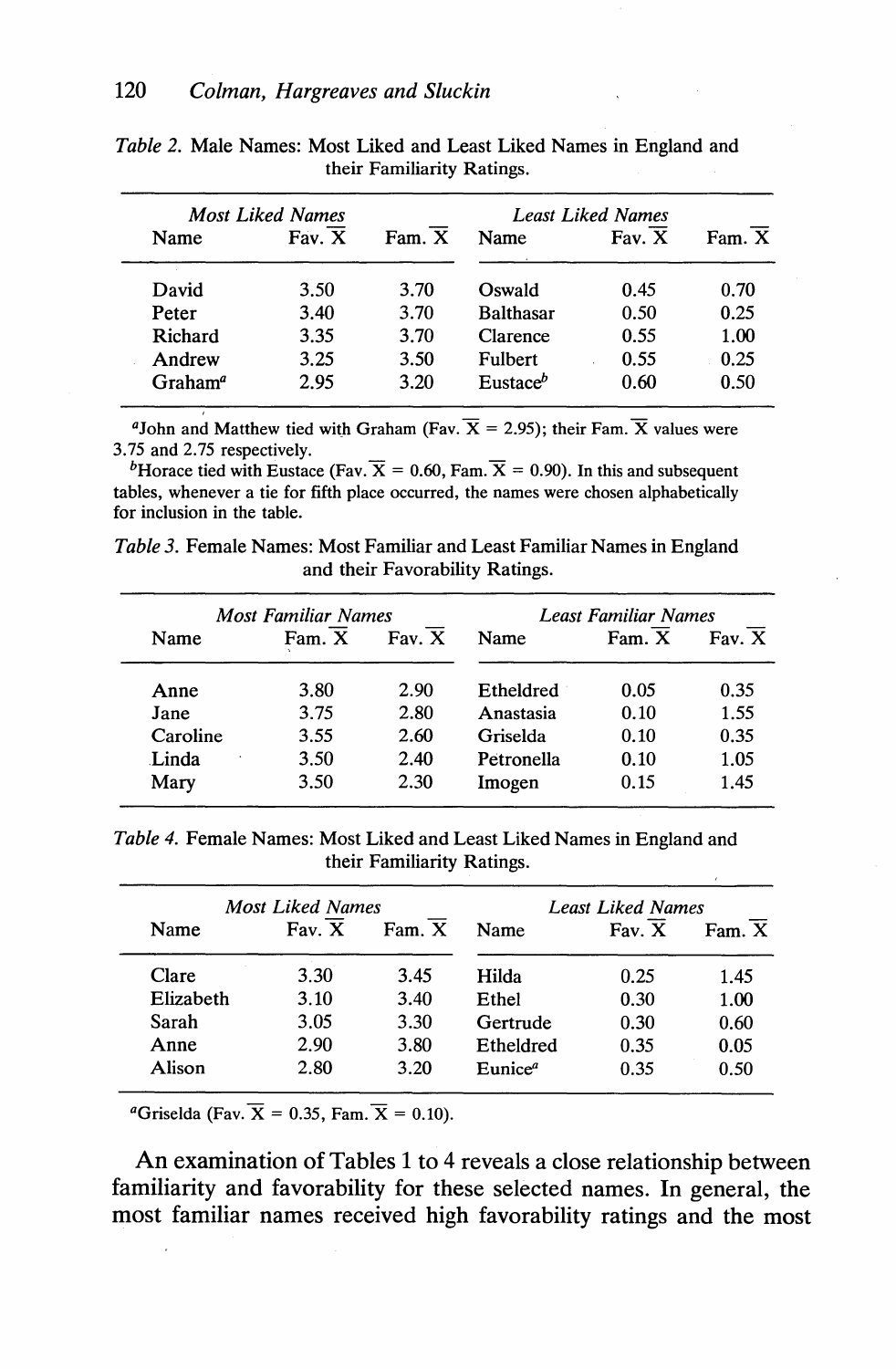unfamiliar names were disliked. The converse also seems to be true: on the whole the most liked names were rated high in familiarity and the least liked names tended to be rather unfamiliar. This pattern is remarkably consistent: no examples are to be found of extremely wellliked or extremely familiar male or female names which received an average or lower than average mean rating on the other variable, nor are there any cases of extremely unfamiliar or strongly disliked names which received an average or above average mean rating on the other variable. Statistical analysis *(infra* n. 15) confirmed that for both male and female names the correlations are strongly positive, with a tendency for names to be liked in direct proportion to their familiarity.

## *Results: Australian Sample*

The mean familiarity rating of the male names was found to be 1.61  $(S.D. = 1.09)$ , and the mean favorability rating was 1.80  $(S.D. = .73)$ . For the female names, roughly similar figures were obtained: the mean familiarity rating was  $1.60$  (S.D. = .97) and the mean favorability rating was 1.76 (S.D. = .61).

The five male names which received the highest familiarity ratings, and the five which were rated as most unfamiliar, are given in Table 5, together with their respective favorability ratings. The five most liked, and the five least liked male names are given in Table 6, together with their respective familiarity ratings. Table 7 lists the five most and the five least familiar female names with their respective favorability ratings, and Table 8 gives the five most liked and the five least liked female names with their respective familiarity ratings.

| <b>Most Familiar Names</b> |        |        | <b>Least Familiar Names</b> |        |                     |
|----------------------------|--------|--------|-----------------------------|--------|---------------------|
| Name                       | Fam. X | Fav. X | Name                        | Fam. X | Fav. $\overline{X}$ |
| John                       | 3.85   | 2.95   | <b>Balthasar</b>            | 0.10   | 1.55                |
| Peter                      | 3.85   | 3.05   | <b>Barnabas</b>             | 0.10   | 1.65                |
| David                      | 3.55   | 3.15   | Eustace                     | 0.10   | 1.20                |
| Stephen                    | 3.55   | 2.90   | Fulbert                     | 0.10   | 0.70                |
| James                      | 3.45   | 2.50   | Cedric <sup>a</sup>         | 0.20   | 0.40                |

*Table* 5. Male Names: Most Familiar and Least Familiar Names in Australia and their Favorability Ratings.

<sup>a</sup>Clement and Lambert tied with Cedric (Fam.  $\overline{X} = 0.20$ ); their Fav.  $\overline{X}$  values were 1.25 and 0.75 respectively.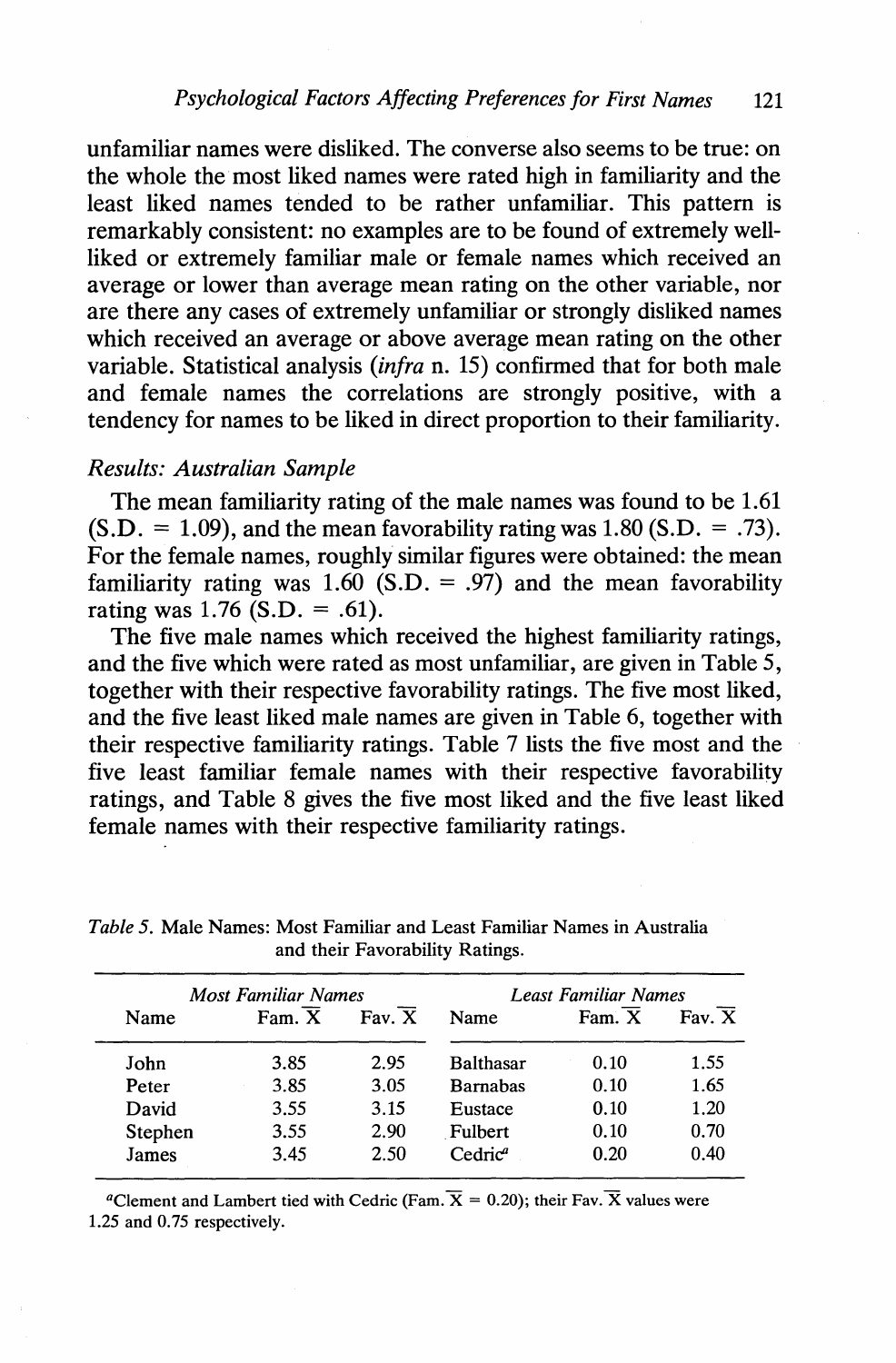| <b>Most Liked Names</b> |        |          | <b>Least Liked Names</b> |        |        |
|-------------------------|--------|----------|--------------------------|--------|--------|
| Name                    | Fav. X | Fam. $X$ | Name                     | Fav. X | Fam. X |
| David                   | 3.15   | 3.55     | Cedric                   | 0.40   | 0.20   |
| Andrew                  | 3.10   | 3.55     | Horace                   | 0.45   | 0.30   |
| Adrian                  | 3.05   | 1.75     | Archibald                | 0.50   | 0.65   |
| Peter                   | 3.05   | 3.85     | Cyril                    | 0.55   | 0.75   |
| Alexander <sup>a</sup>  | 3.00   | 1.80     | $Cecil^b$                | 0.70   | 0.80   |

*Table* 6. Male Names: Most Liked and Least Liked Names in Australia and their Familiarity Ratings.

*a*Daniel (Fav.  $X = 3.00$ , Fam.  $X = 2.00$ ) *b* Fulbert (Fav.  $X = 0.70$ , Fam.  $X = 0.10$ ).

*Table* 7. Female Names: Most Familiar and Least Familiar Names in Australia and their Favorability Ratings.

|           | <b>Most Familiar Names</b> |        |                        | <b>Least Familiar Names</b> |        |  |
|-----------|----------------------------|--------|------------------------|-----------------------------|--------|--|
| Name      | Fam. X                     | Fav. X | Name                   | Fam. X                      | Fav. X |  |
| Anne      | 3.75                       | 2.80   | Etheldred              | 0.10                        | 0.60   |  |
| Jane      | 3.60                       | 2.45   | Imogen                 | 0.10                        | 1.70   |  |
| Mary      | 3.60                       | 2.05   | Griselda               | 0.20                        | 0.90   |  |
| Elizabeth | 3.50                       | 2.45   | Anastasia <sup>a</sup> | 0.30                        | 2.25   |  |
| Helen     | 3.45                       | 2.50   | Arabella <sup>b</sup>  | 0.30                        | 1.55   |  |

<sup>a</sup>Petronella (Fam.  $\overline{X} = 0.30$ , Fav.  $\overline{X} = 2.15$ ), Zoe (Fam.  $\overline{X} = 0.30$ , Fav.  $\overline{X} = 0.30$ 1.55).

*Table* 8. Female Names: Most Liked and Least Liked Names in Australia and their Familiarity Ratings.

| <b>Most Liked Names</b> |                |        | <b>Least Liked Names</b> |        |        |
|-------------------------|----------------|--------|--------------------------|--------|--------|
| Name                    | Fav. X         | Fam. X | Name                     | Fav. X | Fam. X |
| Sarah                   | 2.90           | 2.40   | Mildred                  | 0.40   | 0.45   |
| Anne                    | $2.80^{\circ}$ | 3.75   | Gertrude                 | 0.50   | 0.55   |
| Melanie                 | 2.75           | 1.45   | Ethel                    | 0.55   | 1.05   |
| Camilla                 | 2.60           | 0.50   | Etheldred                | 0.60   | 0.10   |
| Angela <sup>a</sup>     | 2.55           | 2.05   | Eunice                   | 0.65   | 0.45   |

<sup>a</sup>Caroline (Fav.  $\overline{X} = 2.55$ , Fam.  $\overline{X} = 3.05$ ), Madeline (Fav.  $\overline{X} = 2.55$ , Fam.  $\bar{X} = 1.10$ .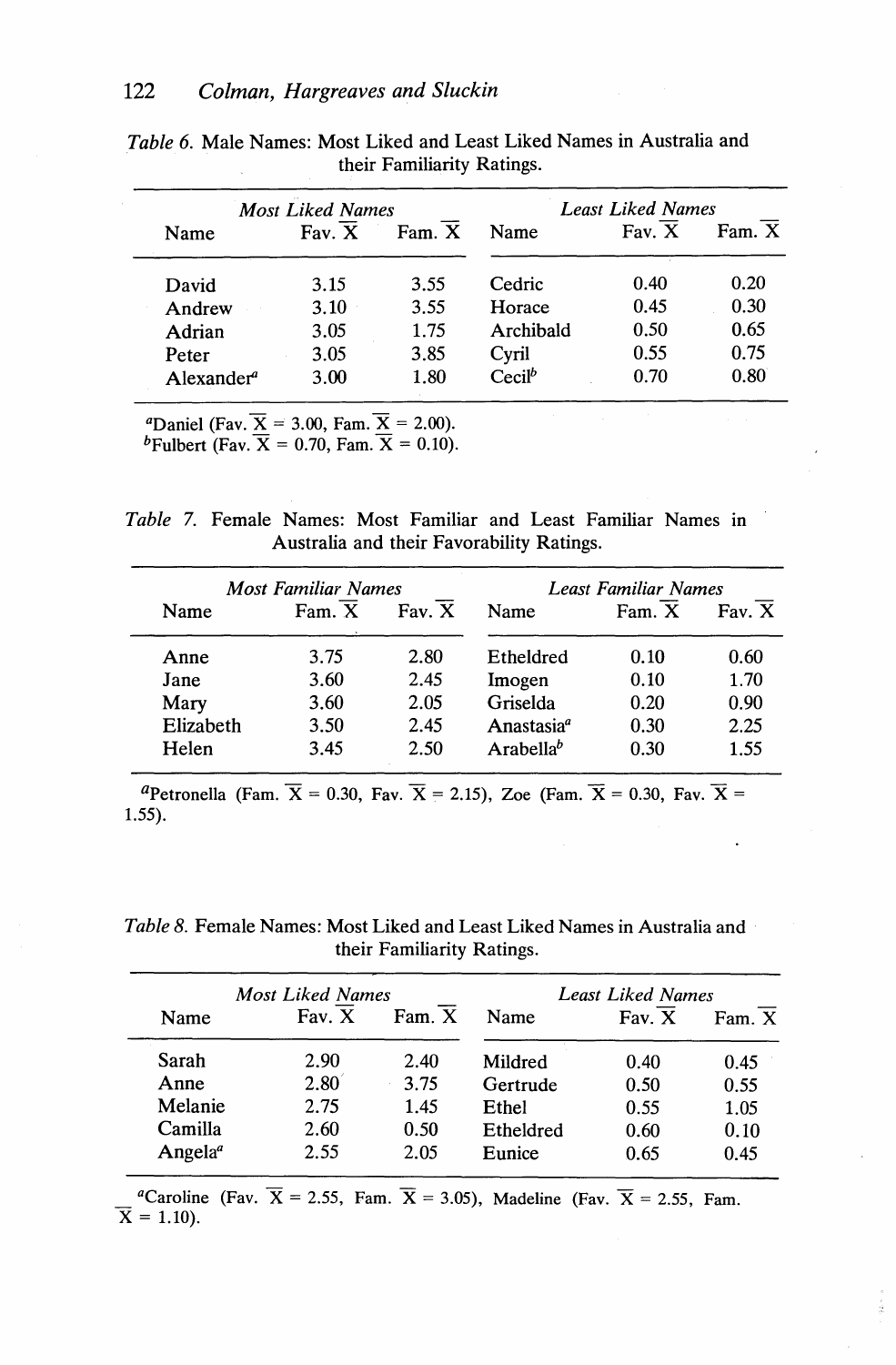From a perusal of Tables  $5-8$  it appears that, just as in the English sample, there is a strong relationship between familiarity and liking. On the whole, the most familiar names received high favorability ratings and the most unfamiliar names scored low on favorability. The converse also seems to be true: on the whole, the most liked names tended to be rather high on familiarity, while those which were strongly disliked tended also to be rather unfamiliar.

In the case of male names, the pattern is entirely consistent: no examples are to be found of an extremely well-liked or an extremely familiar name which received an average or lower than average mean rating on the other variable, nor are there any cases in which an extremely familiar or a strongly disliked name received an average or an above average mean rating on the other variable. Among female names the overall pattern is the same, but there are three exceptions which are worth noting. In Table 7 it can be seen that *Anastasia,* which was the fourth most unfamiliar name, received a favorability rating  $(2.25)$  which was considerably above the mean  $(1.76)$ , and in Table 8 we find that *Melanie* and *Camilla,* ranked third and fourth in favorability, were below average in familiarity (1.45 and .50 respectively), compared with a mean of.1.60. Once again, statistical analysis *(infra* n. 15) confirmed the strong positive correlations for both male and female names: the more familiar the name, the more it tends to be liked and vice versa.

#### DISCUSSION

The familiarity ratings given to the names by the subjects in these experiments correspond roughly with what is known about the objective prevalence of first names among the subjects' contemporaries in English and Australian culture. The five male names rated as most familiar by the English subjects, for example, all appear in the *Index of Births and Deaths for England and Wales<sup>17</sup> among the 20 names most* frequently given to newborn boys in 1950, and the five most unfamiliar male names were all chosen very infrequently between 1900 and the present. The five most familiar female names, with the exception of *Caroline,* were all in the top 30 names given to new-born girls in 1950, and the least familiar female names were all chosen extremely rarely by parents since the turn of the century *(Caroline* was chosen rarely in 1950 but became somewhat more common in 1960). There is therefore

<sup>&</sup>lt;sup>17</sup> Reprinted in Dunkling, pp. 186-195.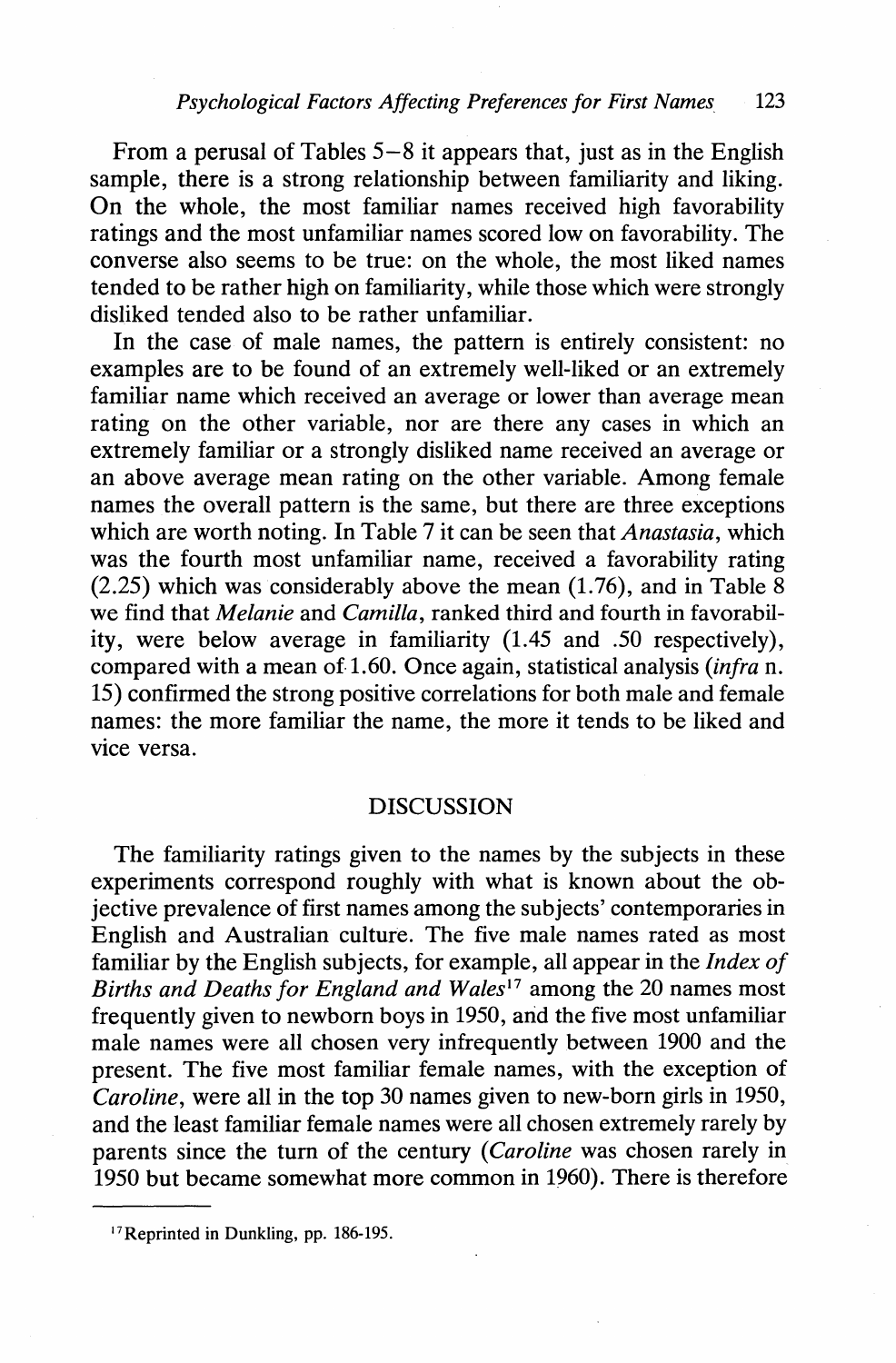some indirect evidence that the English subjects' ratings of familiarity bear a consistent relationship to the objective frequency of names in their day-to-day experience.

A similar correspondence was found between familiarity ratings and the objective prevalence of names in contemporary Australia. For example, *John, Peter, Stephen,* and *James* were rated as the most familiar male names (in that order). A frequency count of birth announcements in the Melbourne  $S$ *un* in 1950,<sup>18</sup> which provides an estimate of the frequency with which various names were bestowed on new-born boys at the time, reveals that the six most frequently selected boys' names (in order) were *John, Peter, Michael, David, Robert,* and *Stephen.* Bearing in mind that *Robert* and *Stephen* were not included in the sample of names used in this experiment, it is clear that a high degree of correspondence exists between the subjective familiarity ratings of the subjects and the frequency with which names were chosen for new-born boys in Melbourne about a generation ago. The male names rated as least familiar by the Australian subjects are all of low prevalence in the Australian population. Similarly, the female names rated as most familiar in this experiment were among the most frequently chosen girls' names by Australian parents in 1950, and those which were rated as least familiar were all of objectively low prevalence.

It is not possible to provide any objective check of the favorability ratings, of course, but it worth making a few comments about them. Most of the extremely well-liked male names given in Table 2 have been increasing in objective prevalence for at least the last 30 years according to the *Index of Births and Deaths for England* & *Wales (infra* n. 17). The only exception is *Graham* which has been declining steadily over this period. Similarly, most of the best-liked female names given in Table 4 have increased in objective prevalence over the past three decades. *Elizabeth,* however, has been steadily declining in frequency for about 150 years, and *Alison* rose sharply in frequency between 1950 and 1970 but now seems to be declining slightly. The general pattern seems to be for the most well-liked male and female names to be ones which are being chosen increasingly frequently by parents. This is in line with commonsense expectations and provides informal evidence for the construct validity of the subjects' favorability ratings.

A comparison of the most frequently chosen names by Australian

<sup>18</sup>Quoted in Dunkling, p. 213.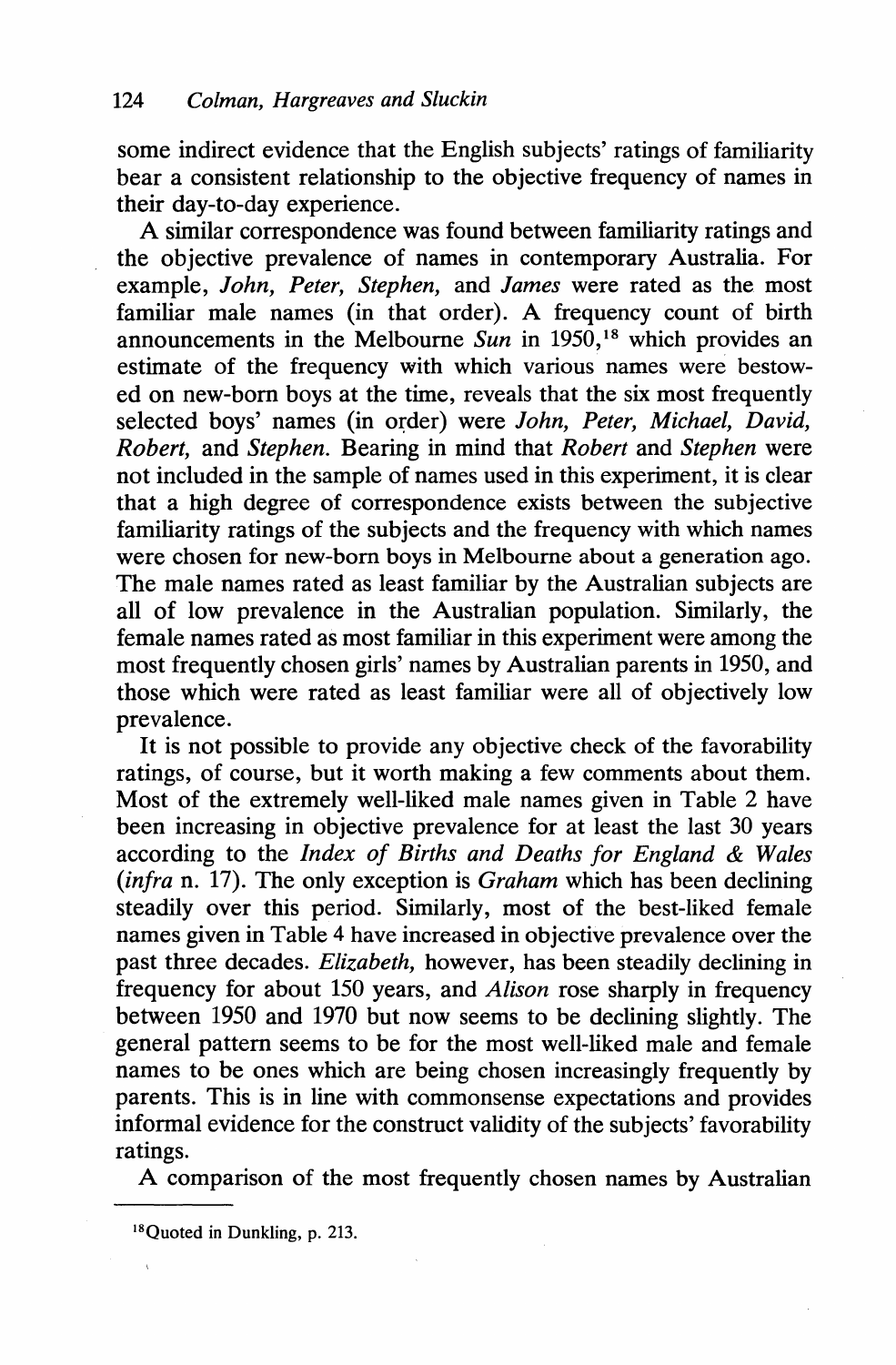parents in 1950 with a similar frequency count for 1975, again using announcements in the Melbourne *Sun* as an estimator,<sup>19</sup> reveals that the three most strongly liked male names in the present experiment *(David, Andrew,* and *Adrian)* are all ranked higher in the 1975 list than in the 1950 list. This suggests that these names have become increasingly popular in recent years; this is particularly striking in the case of *Adrian.* Of the three most favorably rated female names; two *(Sarah* and *Melanie)* are ranked higher in the 1975 list than in the 1950 list. The third *(Anne)* was apparently chosen less frequently in 1975 than in 1950, but one may wonder whether the fall in popularity of this name may have been reversed since 1975 following the widely publicized marriage of Princess Anne to Captain Mark Phillips.

The main concern of this experiment was, of course, to examine the nature of the association between familiarity and liking for male and female first names. The high positive correlations found between these two variables for both male and female names in both the English and the Australian samples provides strong presumptive evidence for a purely linear association in both cases, and there is no indication of any inverted-U trend. All the evidence seems to point to a simple Zajonctype effect<sup>20</sup> in which increased familiarity with objects is held to result in a monotonic increase in liking.

Strong positive correlations between familiarity and liking emerged in both samples, but the correlations were somewhat higher in the English than in the Australian sample, especially for male names. The differences between the familiarity-liking correlations for male and female names in the two experiments are all in the direction which would be anticipated on the basis of the findings of Lawson *(infra.* n. 11) and Bruning & Albott *(infra.* n. 14) regarding the stereotyping of male and female first names. These researchers found evidence for greater stereotyping of male than female names in the United States, and this was interpreted above as possibly due to the effects of the mass media in creating stereotyped images of the names possessed by predominantly male public personalities. The tendency for higher correlations between familiarity and liking in England than in Australia is in line with this speculation on account of the more centralized character of the mass media in England than in Australia.

Positive linear relationships between familiarity and liking have fre-

<sup>19</sup>Both counts are given in Dunkling, p. 213.

<sup>&</sup>lt;sup>20</sup>Cf. *infra* n. 8; cf. also Zajonc, R. B., & Rajecki, D. "Exposure and affect: A field experiment. " *Psychonomic Science* 17, 1969, 216-217.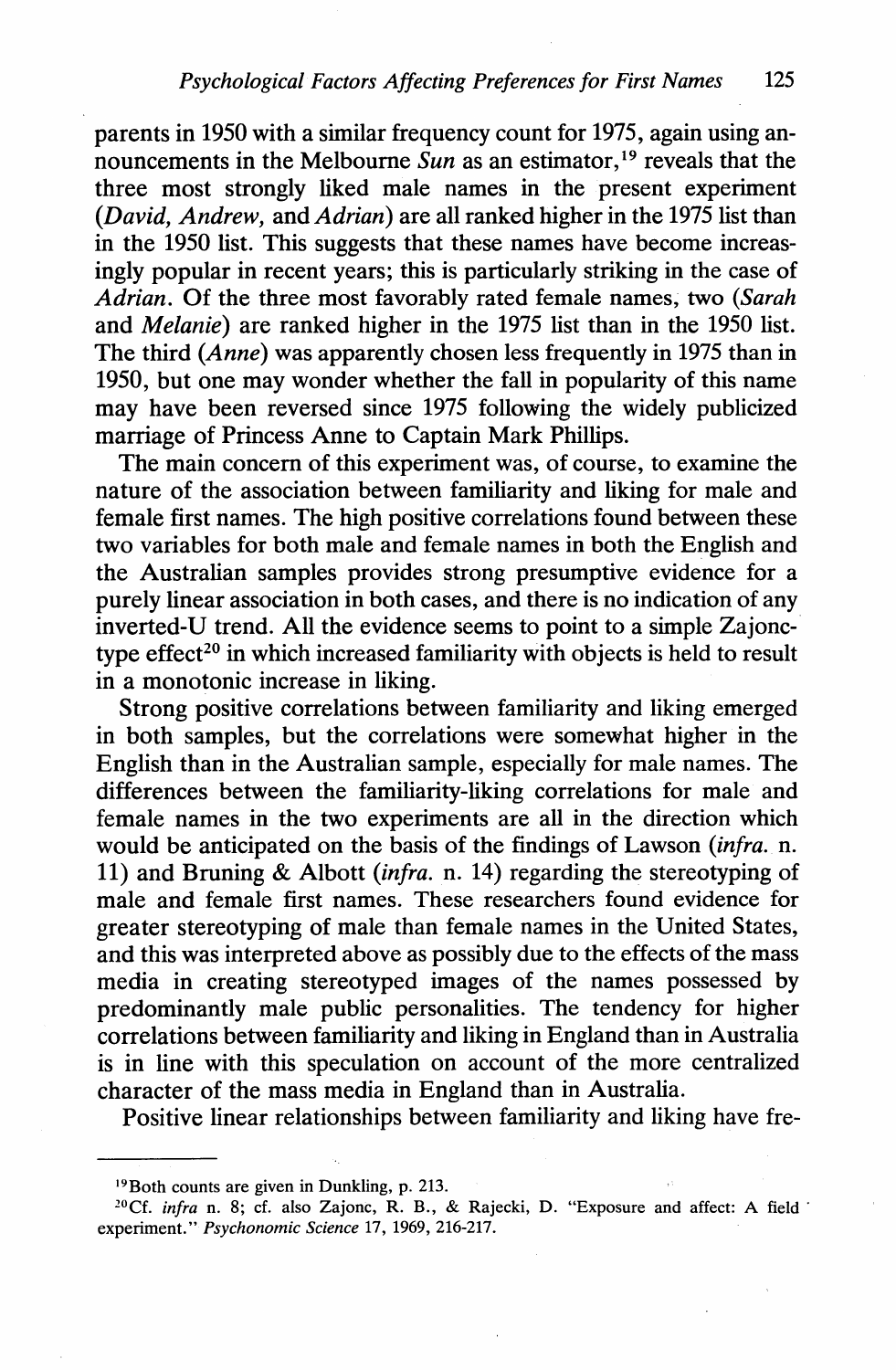quently been reported by investigators who have artificially. manipulated the familiarity of stimuli by means of repeated exposures during the course of experiments *(infra* n. 7). Other investigators, however, have reported a decrease in liking following familiarization,<sup>21</sup> or an inverted-U relationship between the two variables (e.g. *infra* n. 9). It is clearly of some importance to understand why positive linear relationships are found in the present experiments, and, more generally, why different types of relationship seem to obtain in different circumstances.

Vsing an essentially identical design and methodology to those used in the present experiment, Sluckin, Colman, & Hargreaves *(infra* n. 9) found strong evidence for an inverted- *V* relationship between familiarity and liking for one-syllable words. One hundred randomly-selected words, ranging from the extremely common (e.g. *chair, meet, two)* to the extremely rare (e.g. *crore, nard, surd)* were rated in the manner of the present experiment for either familiarity or liking. Statistical analysis confirmed that there was a significant inverted-V relationship between familiarity and liking, with words of intermediate familiarity being liked most. Since the design and methodology were essentially identical to those used in the present experiments, the differences in the results are probably due in some way to differences inherent in the nature of the stimuli used.

One possibility which suggests itself is that the inverted-V function has universal validity in a hypothetical world in which objects of all kinds occur with frequencies spanning the entire novelty-familiarity continuum, but in the real world only part of this continuum may. be represented in some classes of objects. The one-syllable words used by Sluckin, Colman, & Hargreaves *(infra* n. 9) may be assumed to have sampled a wider range of this continuum than the names used in the present experiments, since even the most familiar names (e.g., *John, Peter, Anne,* and *Jane)* are probably nowhere near as common in the everyday experience of most people as are the most common words used in the previous experiment. It is possible, therefore, that in the absence of any names as common as the most common words in the previous experiment, only the rising part of what is indeed an inverted-

<sup>&</sup>lt;sup>21</sup> Cantor, G. N. "Children's 'like-dislike' ratings of familiarized and unfamiliarized visual stimuli." Journal of Experimental Child Psychology 6, 1968, 74-81; Cantor, G. N., & Kubose, S. K. "Preschool children's ratings of familiarized and non-familiarized visual stimuli." *Journal of Experimental Child Psychology* 8, 1969, 74-81.

<sup>22</sup>Faw, T. T., & Pien, D. "The influence of stimulus exposure on rated preference: effects of age, pattern of exposure and stimulus meaningfulness." *Journal of Experimental Child Psycholo-*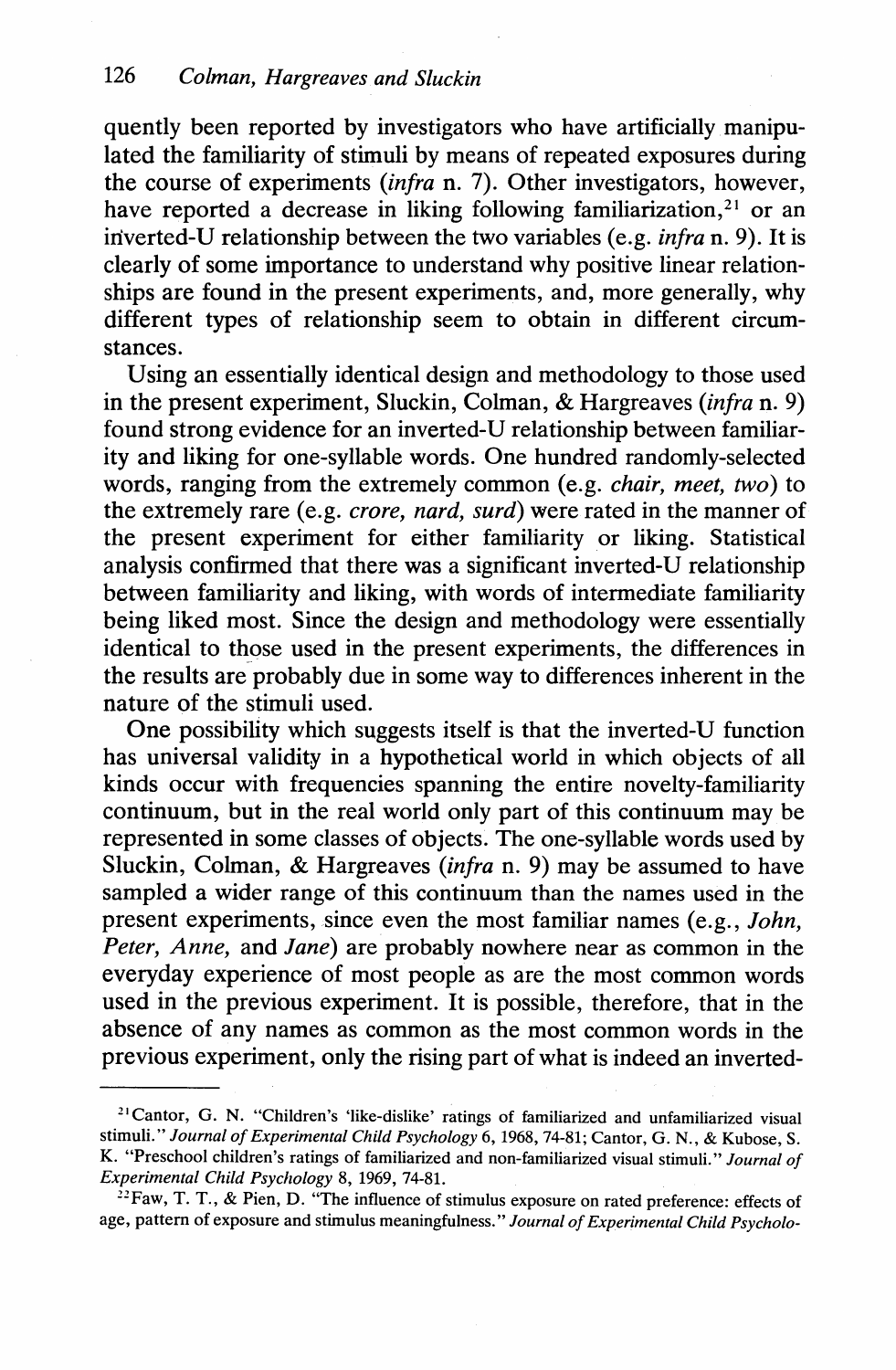U curve has been sampled in the present studies. This possible explanation for the discrepant results should not be dismissed as mere speculation; it is testable in principle since some names (e.g. those of very close associates) are probably as common in the experience of any specified individual as are the common one-syllable words.

There are, of course, other possible explanations. It has been argued<sup>22</sup> that Zajonc-type results (positive relationships between familiarity and liking) are most likely to occur when complex stimuli are used, and the Cantor-type results (negative relationships) are most likely, *ceteris paribus,* when extremely simple stimuli are used. This suggestion stems from the assumption that it takes a greater degree of familiarity to "get to know" (and then to like) a complex object than a simple one; conversely one can more easily become bored with a simple object than with a complex one, since there is less in it to arouse interest. If these speculations are justified, it may be assumed that when stimuli of intermediate complexity are used, the relationship will be found either to be approximately flat (if a relatively short range of familiarity is sampled) or curvilinear (if a wide range is sampled). Although a rather wide range of familiarity was sampled in the present experiments, positive linear relationships were nevertheless found for both male and female names. In the light of the above conjectures, this may be attributed to the fact that the names used were relatively complex in relation to the subjects' prior experience when compared with the letters and letter-like shapes (Sluckin, Miller, & Franklin, *infra* n. 9) the three-letter words and nonwords (Colman, Walley, & Sluckin, *infra* n. 15) and the one-syllable words (Sluckin, Colman, & Hargreaves, *infra* n. 9) which have been found to conform to the inverted-U hypothesis. Both in their structure and in the myriad associations they are bound to conjure up in the minds of the subjects, the names used in the present experiments were, it is reasonable to assume, more complex than the stimuli used in the previous experiments, and this may account for the linear relationship between familiarity and liking which was found.

The above theoretical speculations share one 'important deficiency: they fail to explain the cyclical vogues to which first names seem often to be subject. A final suggestion, which has the merit of accounting not only for the apparent conflict between the findings of the Sluckin, Colman, & Hargreaves (infra n. 9) and the Colman, Hargreaves, &

*gy* 11, 1971, 339-346; cf. also Harrison (1977), *infra* n.7, and Sluckin, Colman & Hargreaves, (1980), *infra* n. 9.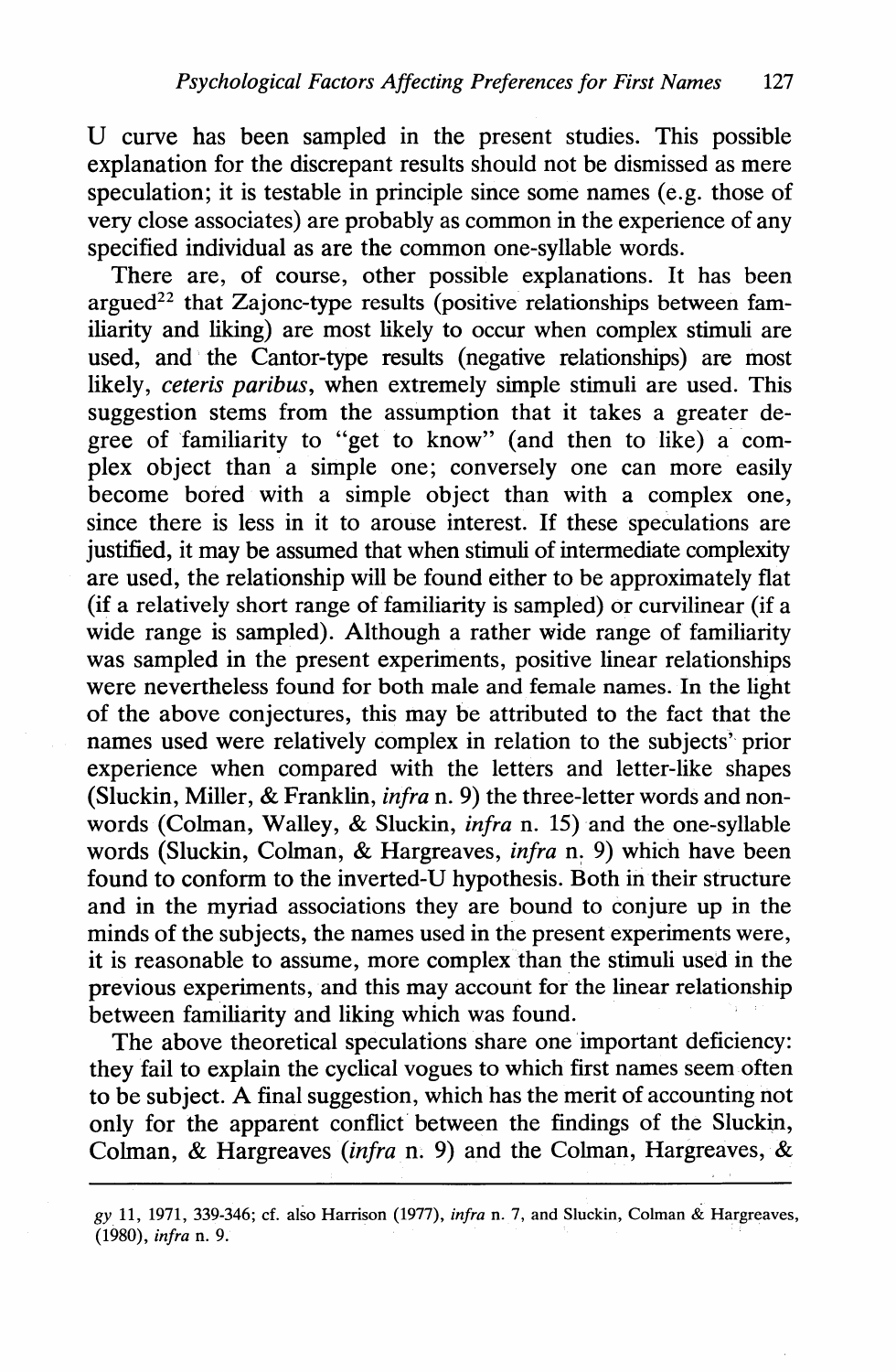Sluckin *(infra* n. 15) experiments, but also for the cyclical vogues, is the following.

Let us assume that cultural objects of all kinds- tunes, clothes, colors, as well as letters of the alphabet, words, and names-are potentially subject to the inverted-U principle. Then, provided that they become sufficiently familiar (this critical level of familiarity may be extremely high for complex objects), they are bound to pass the peak of popularity and begin to decline in attractiveness. In some cases, this point may never be reached; conditions under which this is likely will now be considered.

It is necessary to distinguish between two categories of cultural objects: those whose familiarity is within the voluntary control of the people who are exposed to them, such as clothing fashions and pop music, and those which are not. Letters of the alphabet and words, such as those investigated by Sluckin, Colman, & Hargreaves *(infra* n. 9) clearly fall into the latter category; people's exposure to these objects is largely beyond their voluntary control, since they cannot avoid further exposure to letters or words which have passed the peak of the inverted  $\dot{U}$  and become too familiar to be maximally liked. In cases like these, the inverted-U principle manifests itself in a straightforward manner: the most well-liked of these objects are those of intermediate familiarity. The familiarity of first names (and clothing fashions and pop music) is, on the other hand, subject to the voluntary control of people in a cultural group: when a name begins to pass the peak of popularity, for example, it tends to be chosen less frequently by parents. It therefore become less familiar once again, until its attractiveness gradually returns and it comes back into fashion. In such cases, not only is liking influenced by familiarity, but familiarity is influenced by liking.

It may be speculated that first names, unlike letters of the alphabet and words, are prevented from becoming so familiar that they pass the peak of the inverted U by the hypothetical feedback mechanism outlined above. According to this hypothesis, a straightforward positive relationship is likely to be maintained between familiarity and liking for cultural objects, including first names, whose familiarity is responsive to voluntary actions of people. If correct, this hypothesis provides an elegant resolution of the apparent conflict between the findings of Sluckin, Colman, & Hargreaves *(infra* n. 9) and Colman, Hargreaves, & Sluckin *(infra* n. 15). It also accounts for the cyclical vogues in names (and in pop music, clothing fashions, etc.). The hypothesis can be tested through empirical investigations of the fam